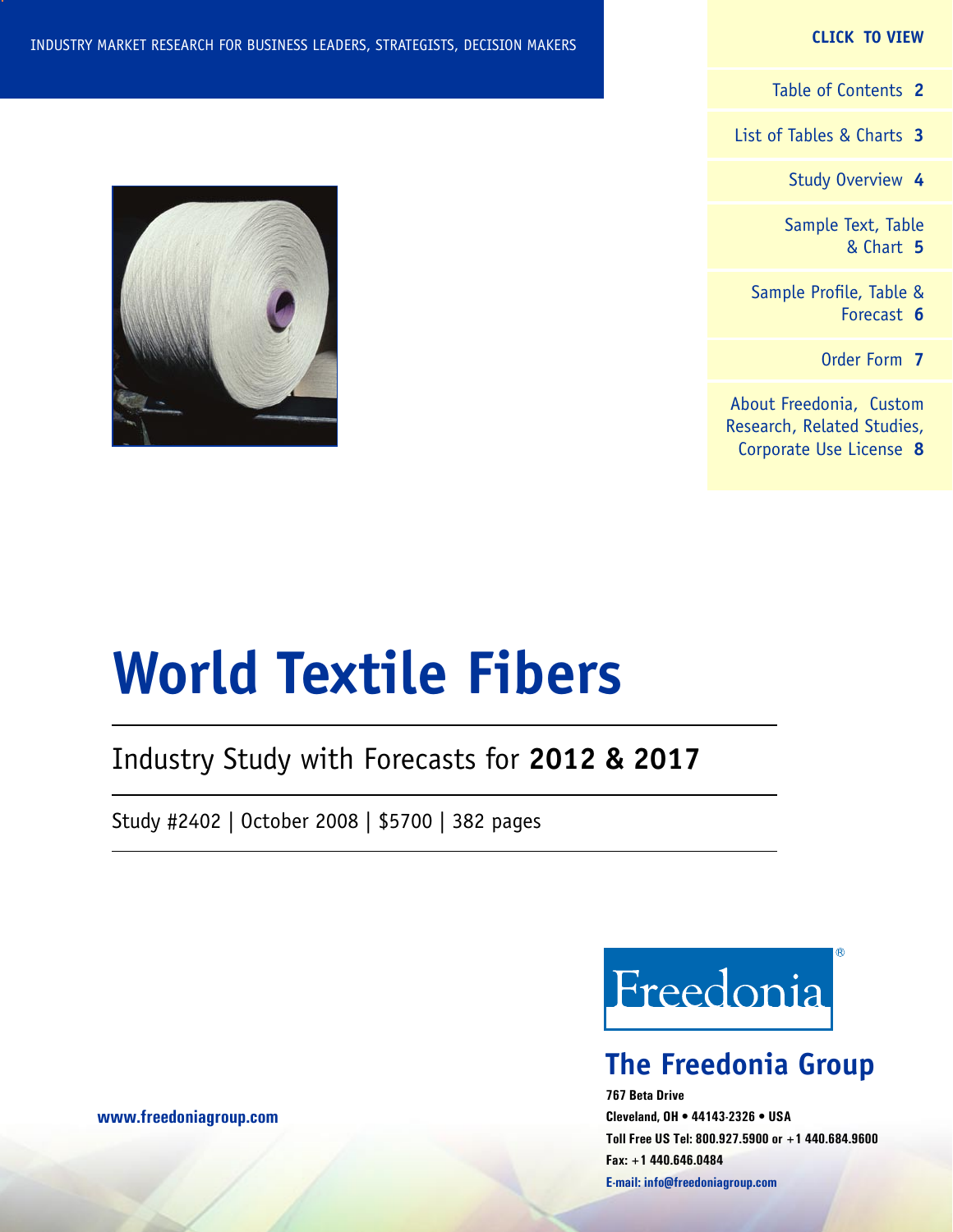### **World Textile Fibers**

Industry Study with Forecasts for *2012 & 2017*

### <span id="page-1-0"></span>**Table of Contents**

### Executive Summary

#### Market EnvironmenT

| World Personal Consumption Expenditures 12 |  |
|--------------------------------------------|--|
| World Fixed Investment Overview  14        |  |
| World Manufacturing Overview  16           |  |
| World Motor Vehicle Production 17          |  |
|                                            |  |
|                                            |  |
|                                            |  |

### MANUFACTURED FIBER SUPPLY & DEMAND

| World Manufactured Fiber Demand  30             |  |
|-------------------------------------------------|--|
| World Manufactured Fiber Trade Flows  32        |  |
| World Manufactured Fiber Production  34         |  |
|                                                 |  |
| Synthetic Fiber Demand by Region  39            |  |
| Synthetic Fiber Production by Region  41        |  |
|                                                 |  |
|                                                 |  |
|                                                 |  |
|                                                 |  |
|                                                 |  |
|                                                 |  |
| Cellulosic Fiber Demand by Region 60            |  |
| Cellulosic Fiber Production by Region  62       |  |
| World Manufactured Fiber Production Capacity 64 |  |
|                                                 |  |

### NORTH AMERICA

### WESTERN EUROPE

### ASIA/PACIFIC

### OTHER REGIONS

| Suppliers & Market Share 223 |  |
|------------------------------|--|
|                              |  |
|                              |  |
|                              |  |
|                              |  |
|                              |  |
|                              |  |
|                              |  |
|                              |  |
|                              |  |
|                              |  |
|                              |  |
|                              |  |
|                              |  |
|                              |  |
|                              |  |
|                              |  |
|                              |  |
|                              |  |
|                              |  |
|                              |  |

### INDUSTRY STRUCTURE

| Product Development & Manufacturing  307 |  |
|------------------------------------------|--|

### Company Profiles

| China Petroleum & Chemical (Sinopec)  319 |  |
|-------------------------------------------|--|
|                                           |  |
|                                           |  |
|                                           |  |
|                                           |  |
|                                           |  |
|                                           |  |
|                                           |  |
|                                           |  |
|                                           |  |
|                                           |  |
|                                           |  |
|                                           |  |
|                                           |  |
|                                           |  |
|                                           |  |
|                                           |  |
|                                           |  |
|                                           |  |

| Other Companies Mentioned in the Study 374 |
|--------------------------------------------|
|                                            |

### **List of Tables/Charts**

### Executive Summary

|--|--|--|--|

### Market EnvironmenT

| 1 World Gross Domestic Product by Region  10  |
|-----------------------------------------------|
| 2 World Population by Region  12              |
| 3 World Personal Consumption                  |
| Expenditures by Region  14                    |
| 4 World Gross Fixed Capital                   |
|                                               |
| 5 World Manufacturing Value Added  17         |
| 6 World Motor Vehicle Production by Region 20 |
| 7 World Mill Fiber Consumption by Fiber  22   |
| Cht Per Capita Mill Fiber Consumption/        |
| Per Capita GDP Relationship, 2007  24         |
| 8 World Natural Fiber Demand                  |
|                                               |
|                                               |

### MANUFACTURED FIBER SUPPLY & DEMAND

| 1 World Manufactured Fiber Demand by Region  32   |
|---------------------------------------------------|
| 2 World Manufactured Fiber Net Exports            |
| & Stock Changes by Region  34                     |
| 3 World Manufactured Fiber Production             |
|                                                   |
| 4 World Synthetic Fiber Demand by Region 40       |
| 5 World Synthetic Fiber Production by Region 42   |
| 6 World Polyester Fiber Production by Region  45  |
| 7 World Olefin Fiber Production by Region 48      |
| 8 World Nylon Fiber Production by Region 50       |
| 9 World Acrylic Fiber Production by Region 53     |
| 10 Other Synthetic Fiber Production               |
|                                                   |
| 11 World Cellulosic Fiber Demand by Region 62     |
| 12 World Cellulosic Fiber Production by Region 64 |
| 13 World Manufactured Fiber Capacity              |
| by Region & Type, Year-End 2007  66               |
|                                                   |
| <b>NORTH AMERICA</b>                              |
|                                                   |

| 1 North America - Total Textile Fiber Demand  69 |  |
|--------------------------------------------------|--|
| 2 North America - Manufactured Fiber             |  |
|                                                  |  |

(continued on next page)

### [Click here to purchase online](http://www.freedoniagroup.com/DocumentDetails.aspx?Referrerid=FM-Bro&StudyID=2402)

### **Page 2 [Order now, click here!](#page-6-0)**

# Freedonia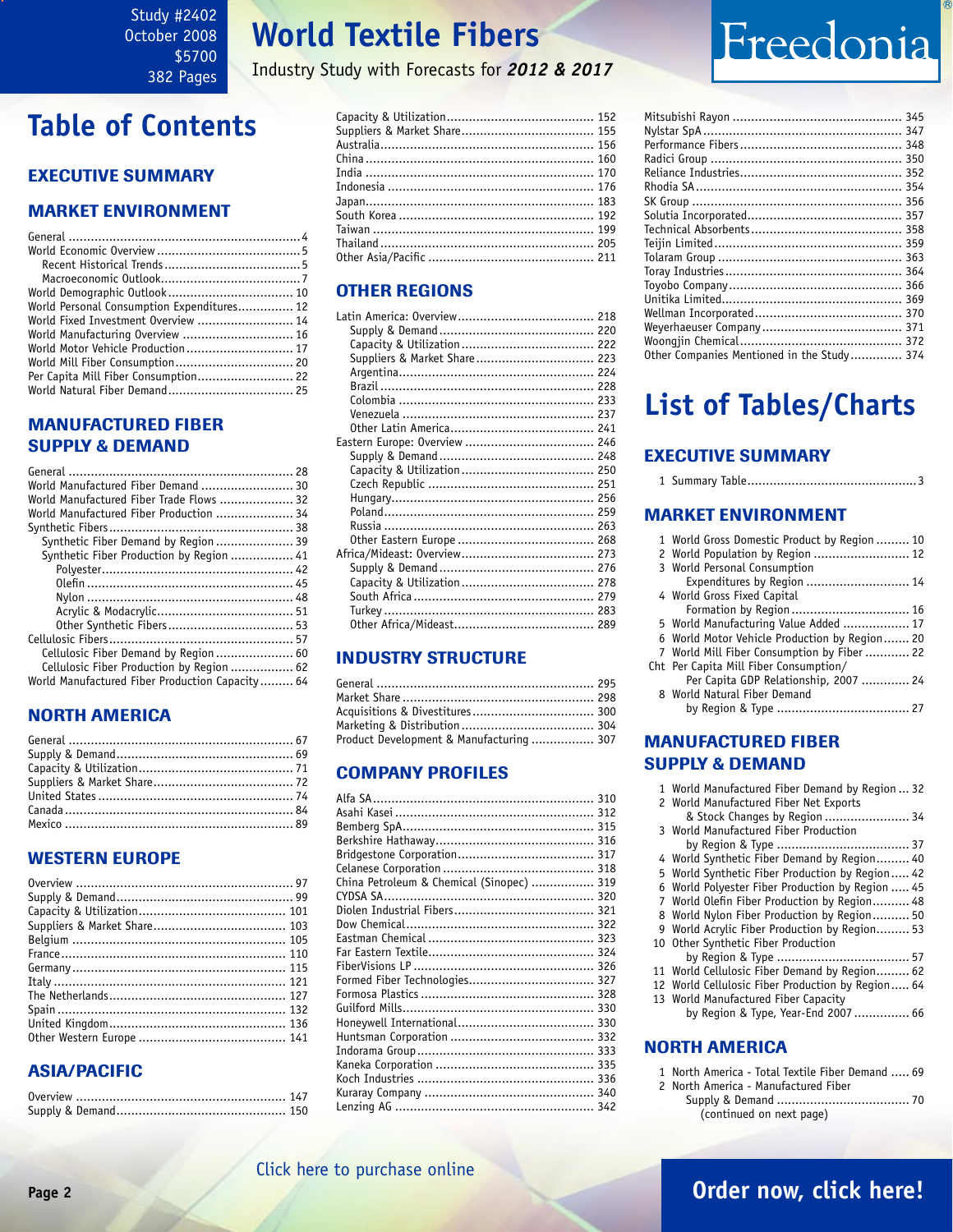Study #2402 October 2008 \$5700 382 Pages

**World Textile Fibers**

Industry Study with Forecasts for *2012 & 2017*

### <span id="page-2-0"></span>**List of Tables/Charts**

| (continued from previous page)<br>3 North America - Manufactured Fiber Capacity<br>by Type & Country, Year-End 2007  72 |
|-------------------------------------------------------------------------------------------------------------------------|
| Cht North America - Manufactured Fiber                                                                                  |
| Market Share by Company, 2007 74                                                                                        |
| 4 United States - Total Textile Fiber Demand  76                                                                        |
| 5 United States - Manufactured Fiber                                                                                    |
|                                                                                                                         |
| 6 United States - Manufactured Fiber                                                                                    |
| Capacity by Type, Year-End 2007 84                                                                                      |
| 7 Canada - Total Textile Fiber Demand  86                                                                               |
| 8 Canada - Manufactured Fiber Supply & Demand 88                                                                        |
| 9 Canada - Manufactured Fiber Capacity                                                                                  |
| by Type, Year-End 2007  89                                                                                              |
| 10 Mexico - Total Textile Fiber Demand 92                                                                               |
| 11 Mexico - Manufactured Fiber Supply & Demand. 94                                                                      |
| 12 Mexico - Manufactured Fiber Capacity                                                                                 |
|                                                                                                                         |

#### WESTERN EUROPE

|     | 1 Western Europe - Total Textile Fiber Demand 99                      |
|-----|-----------------------------------------------------------------------|
|     | 2 Western Europe - Manufactured Fiber                                 |
|     | Supply & Demand  101                                                  |
| 3   | Western Europe - Manufactured Fiber Capacity                          |
|     | by Type & Country, Year-End 2007  103                                 |
| Cht | Western Europe - Manufactured Fiber                                   |
|     | Market Share by Company, 2007 105                                     |
| 4   | Belgium - Total Textile Fiber Demand 107                              |
| 5   | Belgium - Manufactured Fiber                                          |
|     |                                                                       |
| 6   | Belgium - Manufactured Fiber Capacity                                 |
|     | by Type, Year-End 2007  109                                           |
| 7   | France - Total Textile Fiber Demand  112                              |
| 8   | France - Manufactured Fiber                                           |
|     | Supply & Demand  113                                                  |
| 9   | France - Manufactured Fiber Capacity                                  |
|     | by Type, Year-End 2007  115                                           |
| 10  | Germany - Total Textile Fiber Demand  117                             |
| 11  | Germany - Manufactured Fiber                                          |
|     | Supply & Demand  119                                                  |
| 12  | Germany - Manufactured Fiber                                          |
|     | Capacity by Type, Year-End 2007  121                                  |
| 13  | Italy - Total Textile Fiber Demand  123                               |
| 14  | Italy - Manufactured Fiber Supply & Demand 125                        |
| 15  | Italy - Manufactured Fiber Capacity                                   |
|     | by Type, Year-End 2007  127                                           |
| 16  | The Netherlands - Total Textile Fiber Demand. 129                     |
| 17  | The Netherlands - Manufactured Fiber                                  |
|     | Supply & Demand  130                                                  |
| 18  | The Netherlands - Manufactured Fiber                                  |
|     | Capacity by Type, Year-End 2007  132                                  |
| 19  | Spain - Total Textile Fiber Demand  134                               |
| 20  | Spain - Manufactured Fiber Supply & Demand 135                        |
| 21  | Spain - Manufactured Fiber Capacity                                   |
|     | by Type, Year-End 2007  136                                           |
| 22  | United Kingdom - Total Textile Fiber Demand. 138                      |
| 23  | United Kingdom - Manufactured Fiber                                   |
|     |                                                                       |
| 24  | United Kingdom - Manufactured Fiber                                   |
|     | Capacity by Type, Year-End 2007 140                                   |
| 25  | Other Western Europe - Total                                          |
| 26  | Textile Fiber Demand 143<br>Other Western Europe - Manufactured Fiber |
|     | Supply & Demand  144                                                  |
| 27  | Other Western Europe - Manufactured Fiber                             |
|     | Capacity by Type, Year-End 2007  146                                  |
|     |                                                                       |

### ASIA/PACIFIC

|                | 1 Asia/Pacific - Total Textile Fiber Demand  150                                |  |
|----------------|---------------------------------------------------------------------------------|--|
| $\overline{c}$ | Asia/Pacific - Manufactured Fiber                                               |  |
|                | Supply & Demand  152                                                            |  |
| 3              | Asia/Pacific - Manufactured Fiber Capacity                                      |  |
|                | by Type & Country, Year-End 2007  154                                           |  |
| Cht            | Asia/Pacific - Manufactured Fiber                                               |  |
| 4              | Market Share by Company, 2007 156<br>Australia - Total Textile Fiber Demand 158 |  |
|                | 5 Australia - Manufactured Fiber                                                |  |
|                | Supply & Demand  159                                                            |  |
| 6              | Australia - Manufactured Fiber Capacity                                         |  |
|                | by Type, Year-End 2007  160                                                     |  |
| 7              | China - Total Textile Fiber Demand  163                                         |  |
| 8              | China - Manufactured Fiber Supply & Demand 165                                  |  |
| 9              | China - Manufactured Fiber Capacity                                             |  |
|                | by Type, Year-End 2007  170                                                     |  |
| 10             | India - Total Textile Fiber Demand 172                                          |  |
| 11             | India - Manufactured Fiber Supply & Demand. 173                                 |  |
| 12             | India - Manufactured Fiber Capacity                                             |  |
|                | by Type, Year-End 2007  176                                                     |  |
| 13             | Indonesia - Total Textile Fiber Demand  178                                     |  |
| 14             | Indonesia - Manufactured Fiber                                                  |  |
|                | Supply & Demand  180                                                            |  |
| 15             | Indonesia - Manufactured Fiber Capacity                                         |  |
|                | by Type, Year-End 2007  183                                                     |  |
| 16             | Japan - Total Textile Fiber Demand 185                                          |  |
| 17             | Japan - Manufactured Fiber Supply & Demand 187                                  |  |
| 18             | Japan - Manufactured Fiber Capacity<br>by Type, Year-End 2007  192              |  |
| 19             | South Korea - Total Textile Fiber Demand  194                                   |  |
| 20             | South Korea - Manufactured Fiber                                                |  |
|                | Supply & Demand  196                                                            |  |
| 21             | South Korea - Manufactured Fiber                                                |  |
|                | Capacity by Type, Year-End 2007  198                                            |  |
| 22             | Taiwan - Total Textile Fiber Demand 201                                         |  |
| 23             | Taiwan - Manufactured Fiber                                                     |  |
|                | Supply & Demand  202                                                            |  |
| 24             | Taiwan - Manufactured Fiber Capacity                                            |  |
|                | by Type, Year-End 2007  205                                                     |  |
| 25             | Thailand - Total Textile Fiber Demand  207                                      |  |
| 26             | Thailand - Manufactured Fiber                                                   |  |
|                | Supply & Demand  208                                                            |  |
| 27             | Thailand - Manufactured Fiber Capacity                                          |  |
|                | by Type, Year-End 2007  211                                                     |  |
| 28             | Other Asia/Pacific - Total                                                      |  |
|                | Textile Fiber Demand 213                                                        |  |
| 29             | Other Asia/Pacific - Manufactured Fiber                                         |  |
| 30             | Supply & Demand  215<br>Other Asia/Pacific - Manufactured Fiber                 |  |
|                | Capacity by Type, Year-End 2007  217                                            |  |
|                |                                                                                 |  |
|                |                                                                                 |  |
| OП             | <b>THER REGIONS</b>                                                             |  |
| 1              | Latin America - Total Textile Fiber Demand  220                                 |  |
| 2              | Latin America - Manufactured Fiber                                              |  |
|                |                                                                                 |  |
| 3              | Latin America - Manufactured Fiber Capacity                                     |  |
|                | by Type & Country, Year-End 2007  222                                           |  |
| Cht            | Latin America - Manufactured Fiber                                              |  |
|                | Market Share by Company, 2007 223                                               |  |
| 4              | Argentina - Total Textile Fiber Demand 225                                      |  |
| 5              | Argentina - Manufactured Fiber                                                  |  |

 Supply & Demand .................................. 227 6 Argentina - Manufactured Fiber Capacity by Type, Year-End 2007 .............................. 228

- 7 Brazil Total Textile Fiber Demand ............... 230
- 8 Brazil Manufactured Fiber Supply & Demand 231
- 9 Brazil Manufactured Fiber Capacity by Type, Year-End 2007 .......................... 233
- 10 Colombia Total Textile Fiber Demand .......... 235

Freedonia

| 11 | Colombia - Manufactured Fiber                    |
|----|--------------------------------------------------|
|    |                                                  |
| 12 | Colombia - Manufactured Fiber Capacity           |
|    |                                                  |
|    | by Type, Year-End 2007  237                      |
| 13 | Venezuela - Total Textile Fiber Demand  239      |
| 14 | Venezuela - Manufactured Fiber                   |
|    | Supply & Demand  240                             |
|    |                                                  |
| 15 | Venezuela - Manufactured Fiber Capacity          |
|    | by Type, Year-End 2007  241                      |
| 16 | Other Latin America - Total                      |
|    |                                                  |
|    | Textile Fiber Demand 243                         |
| 17 | Other Latin America - Manufactured Fiber         |
|    | Supply & Demand  244                             |
|    |                                                  |
| 18 | Other Latin America - Manufactured Fiber         |
|    | Capacity by Type, Year-End 2007  245             |
| 19 | Eastern Europe - Total Textile Fiber Demand 248  |
|    |                                                  |
| 20 | Eastern Europe - Manufactured Fiber              |
|    |                                                  |
| 21 | Eastern Europe - Manufactured Fiber Capacity     |
|    | by Type & Country, Year-End 2007  251            |
|    |                                                  |
| 22 | Czech Republic - Total Textile Fiber Demand  253 |
| 23 | Czech Republic - Manufactured Fiber              |
|    | Supply & Demand  254                             |
|    |                                                  |
| 24 | Czech Republic - Manufactured Fiber              |
|    | Capacity by Type, Year-End 2007  255             |
| 25 | Hungary - Total Textile Fiber Demand 257         |
| 26 | Hungary - Manufactured Fiber                     |
|    |                                                  |
|    |                                                  |
| 27 | Hungary - Manufactured Fiber Capacity            |
|    | by Type, Year-End 2007  259                      |
|    |                                                  |
| 28 | Poland - Total Textile Fiber Demand 261          |
| 29 | Poland - Manufactured Fiber Supply & Demand 262  |
| 30 | Poland - Manufactured Fiber Capacity             |
|    |                                                  |
|    | by Type, Year-End 2007  263                      |
| 31 | Russia - Total Textile Fiber Demand  265         |
| 32 | Russia - Manufactured Fiber Supply & Demand 267  |
| 33 | Russia - Manufactured Fiber Capacity             |
|    |                                                  |
|    | by Type, Year-End 2007  268                      |
| 34 | Other Eastern Europe - Total                     |
|    | Textile Fiber Demand 270                         |
|    |                                                  |
| 35 | Other Eastern Europe - Manufactured Fiber        |
|    | Supply & Demand  272                             |
| 36 | Other Eastern Europe - Manufactured Fiber        |
|    | Capacity by Type, Year-End 2007  273             |
|    |                                                  |
| 37 | Africa/Mideast - Total Textile Fiber Demand  276 |
| 38 | Africa/Mideast - Manufactured Fiber              |
|    |                                                  |
|    |                                                  |
| 39 | Africa/Mideast - Manufactured Fiber Capacity     |
|    | by Type & Country, Year-End 2007  279            |
| 40 | South Africa - Total Textile Fiber Demand 281    |
| 41 | South Africa - Manufactured Fiber                |
|    |                                                  |
|    |                                                  |
| 42 | South Africa - Manufactured Fiber Capacity       |
|    | by Type, Year-End 2007  283                      |
|    |                                                  |
| 43 | Turkey - Total Textile Fiber Demand  285         |
| 44 | Turkey - Manufactured Fiber Supply & Demand 287  |
| 45 | Turkey - Manufactured Fiber Capacity             |
|    | by Type, Year-End 2007  289                      |
|    |                                                  |
| 46 | Other Africa/Mideast - Total                     |
|    |                                                  |
|    | Textile Fiber Demand 291                         |
|    |                                                  |
| 47 | Other Africa/Mideast - Manufactured Fiber        |
|    |                                                  |
| 48 | Other Africa/Mideast - Manufactured Fiber        |
|    |                                                  |
|    | Capacity by Type, Year-End 2007  294             |

#### INDUSTRY STRUCTURE

- 1 Manufactured Fiber Sales by Company, 2007 .. 296 Cht World Manufactured Fiber
	- Market Share by Company, 2007............... 300 2 Selected Acquisitions & Divestitures............. 302
- 
- 3 Selected Cooperative Agreements................. 306

[Click here to purchase online](http://www.freedoniagroup.com/DocumentDetails.aspx?Referrerid=FM-Bro&StudyID=2402)

**Page 3 [Order now, click here!](#page-6-0)**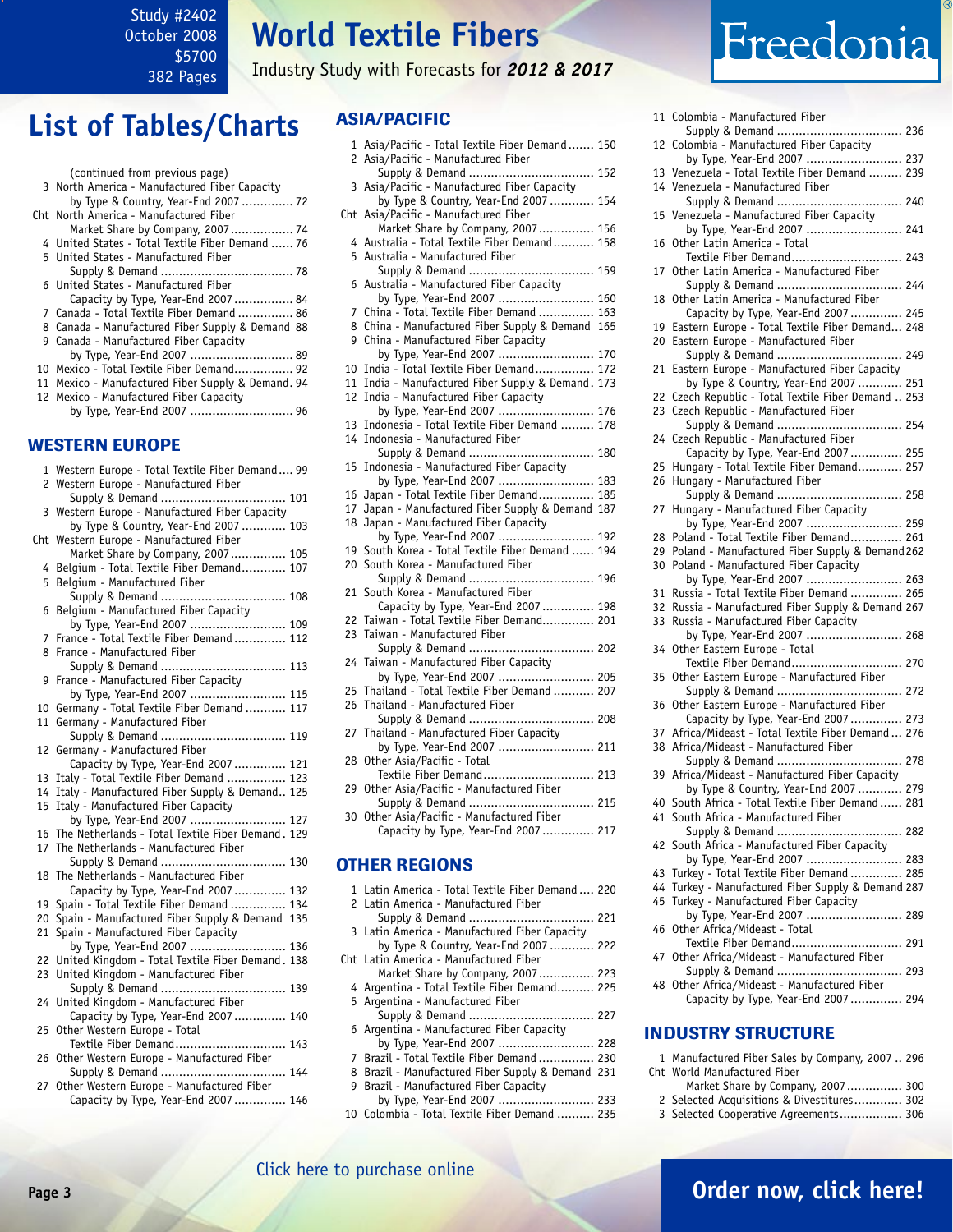### <span id="page-3-0"></span>Study #2402 October 2008 \$5700 382 Pages

### **World Textile Fibers**

Industry Study with Forecasts for *2012 & 2017*

## Freedonia

*Increases in industrial activity will promote gains in technical yarns and fabrics, while rising personal incomes will promote demand for textile fibers used in apparel and household items.*

### **Global demand to increase 4.7% yearly through 2012**

World demand for manufactured fibers is forecast to increase 4.7 percent per year to more than 58 million metric tons in 2012, outpacing real (inflation-adjusted) gains in GDP. Overall growth will be supported by the continued replacement of natural fibers by less costly, better performing manmade alternatives in many market applications. The global manufactured fiber market will also benefit from a generally sound macroeconomic outlook. Increases in industrial activity will promote gains in technical yarns and fabrics (e.g., tire cord, airbags and geotextiles), while the rising level of personal income in both developed and developing countries will promote demand for textile fibers used in apparel and household items such as furnishings, bed sheets, towels, blankets and quilts, as well as floor coverings.

### **Asia to remain dominant market, grow the fastest**

Maintaining an established trend, the world manufactured fiber industry will continue to be concentrated in Asia, particularly China and India, where the fastest growth is also expected. For instance, by 2012 China is expected to account for 70 percent of global polyester output. India will also post strong increases, but total production levels will remain well below that of China. In these countries, strong gains in fiber production and demand reflect vast spinning



and weaving sectors, coupled with growing domestic markets for fibers and lower labor costs. As a result of this intense competition, countries such as Japan, South Korea and Taiwan have shifted away from fiber commodities such as polyester, and moved toward lower-volume, higher-end products with specialized market niches.

North American and European mills will continue to face tough challenges, including market maturity, capacity rationalization, competition from imports and business shifting to nations that benefit from lower production costs. For their part, Latin America, Eastern Europe and the Africa/Mideast region are expected to fare better, experiencing

slow growth compared to the Asia/Pacific region, but growth nonetheless. In particular, Brazil and Turkey should continue to evolve into major factors in manufactured fibers, bolstering their already strong positions in cotton.

### **Polyester, specialty fibers to record rapid advances**

Polyester fibers will record rapid advances and remain the largest manufactured fiber segment by far, due to their versatility and favorable cost-performance characteristics, but even faster growth in specialty fibers will reflect the continuing strength in the outlook for spandex, aramid and carbon fibers.

Copyright 2008 The Freedonia Group, Inc.

### **Page 4 [Order now, click here!](#page-6-0)**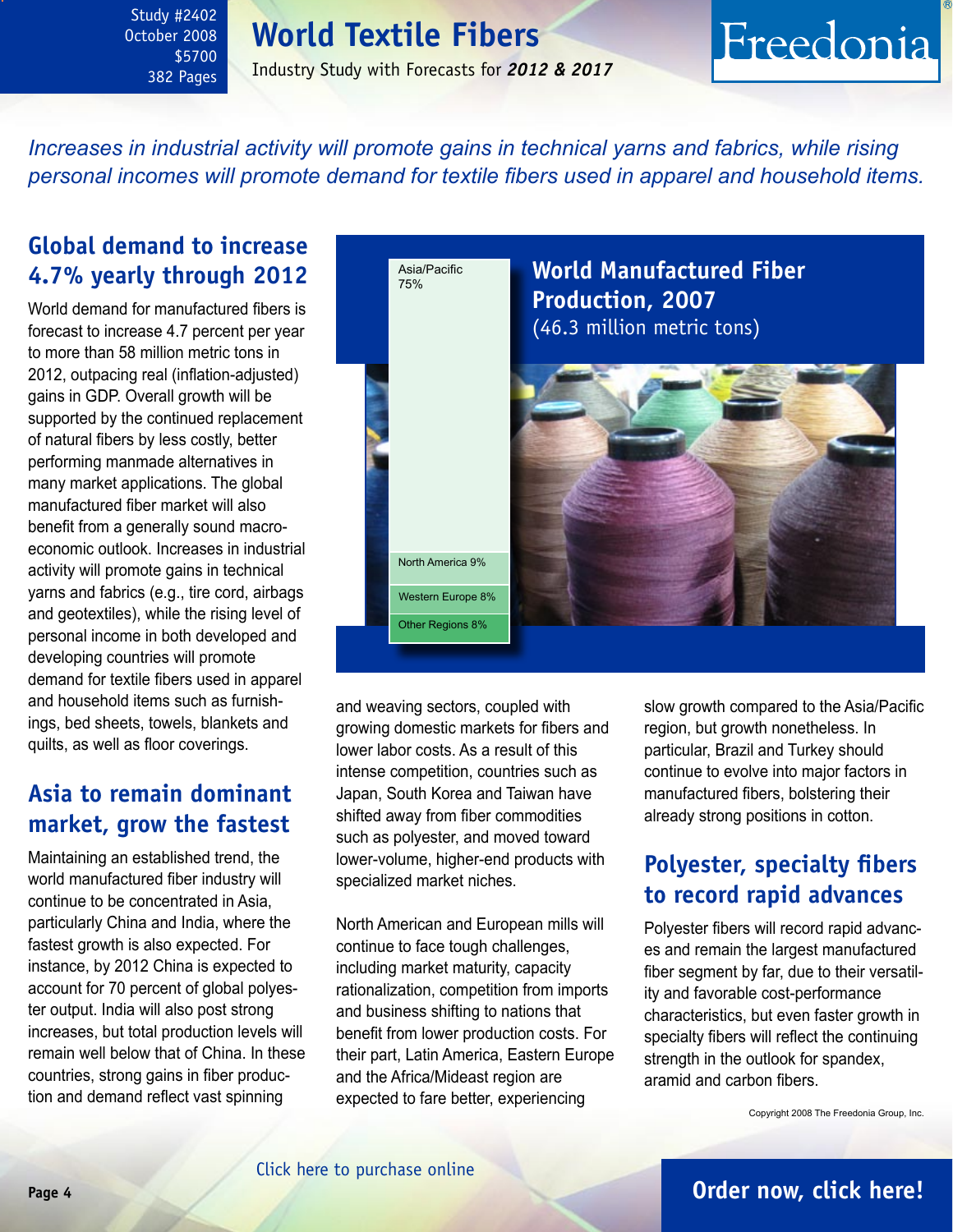### **World Textile Fibers**

Industry Study with Forecasts for *2012 & 2017*

### **Sample Text, Table & Chart**

<span id="page-4-0"></span>Study #2402 October 2008

> \$5700 382 Pages

#### **TABLE VI-26**

#### **THAILAND -- MANUFACTURED FIBER SUPPLY & DEMAND (thousand metric tons)**

l

Freedonia

**asia/pacific**

#### **Thailand: Suppliers & Capacity**

Production capacity for manufactured fibers in Thailand million metric tons in  $2007$ , with over 90 percent of this total to synthetic fibers. Actual production of manufactured fibers



Industries have also been active in establishing manufacturing in the Thai market.

Indorama's Indo Poly Thailand subsidiary produces polstaple fiber, oriented yarn and fully-drawn yarn, among other polyester materials. These fibers are produced in a variety of sizes and lusters, and can be used to make apparel, upholstery and furnishings, and sanitary products. The company maintains a manufacturing plant in Nakornprathom that has a production capacity of 93,000 metric tons of polyester per year.

 Thai Acrylic Fibre is a leading acrylic fiber producer serving the global market. The company has an annual capacity of 100,000 metric tons, and 85 percent of its acrylic fiber production is exported to Australia, Africa, China, Iran, Indonesia, India, Nepal and other Asian nations.

 Thai Rayon Public Company is a major manufacturer of viscose rayon staple fiber in Thailand and one the largest exporters in the world. The company operates as a joint venture with the Aditya Birla Group of India. Thai Rayon has production capacity of over 100,000 metric tons per year, and exports about 40,000 metric tons per annum to Australia,

 $209\,$  Copyright 2008 The Freedonia Group, Inc.





[Click here to purchase online](http://www.freedoniagroup.com/DocumentDetails.aspx?Referrerid=FM-Bro&StudyID=2402)

**Others 76.6%**

### **Page 5 [Order now, click here!](#page-6-0)**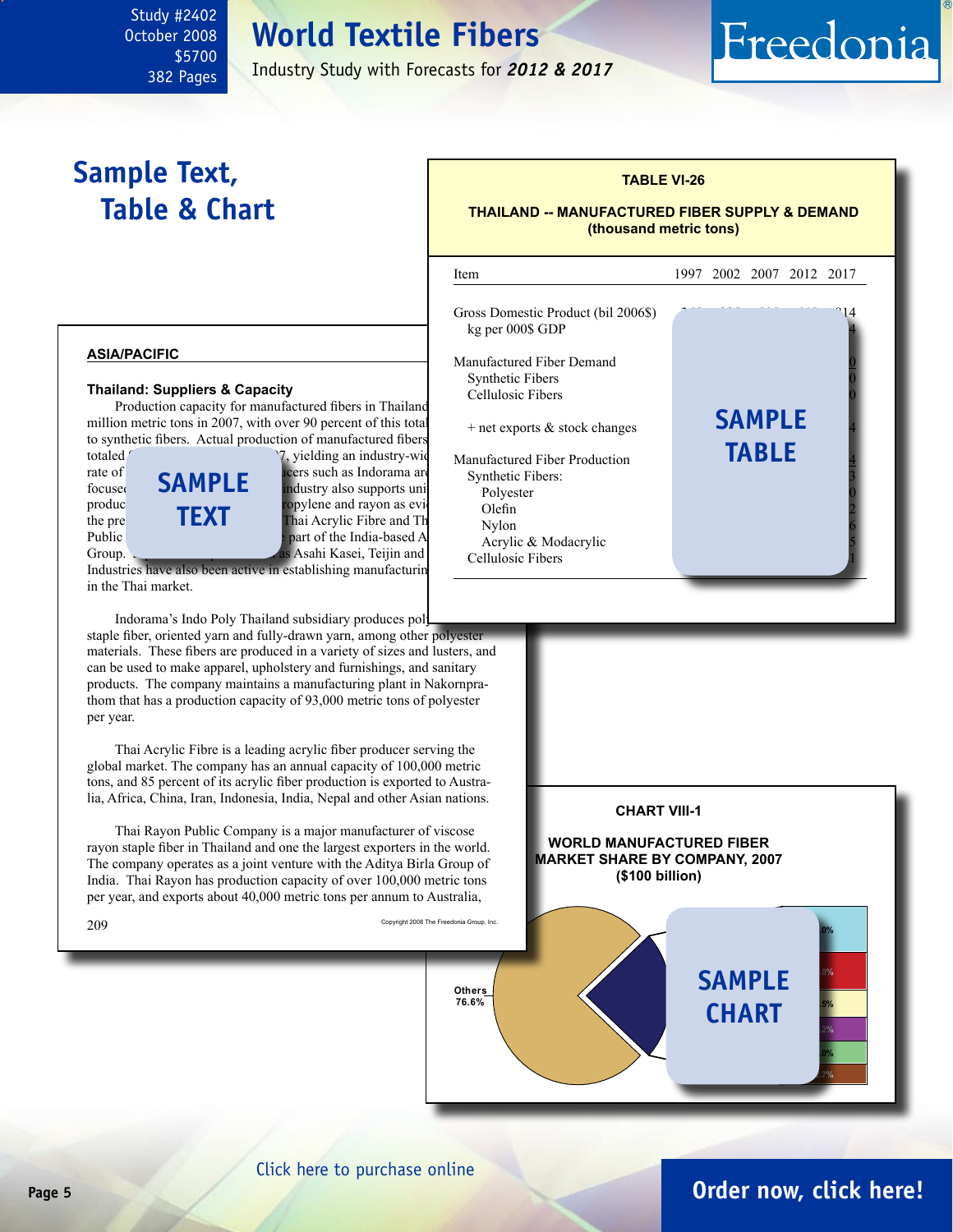### **World Textile Fibers**

Industry Study with Forecasts for *2012 & 2017*

# **Sample Profile,**

<span id="page-5-0"></span>Study #2402 October 2008

> \$5700 382 Pages



 Far Eastern Textile is a manufacturer of textile fibers and fabrics. The Company is owned by the Far Eastern Group, a Taiwan-based industrial conglomerate. Far Eastern Textile operates through two segments: Fiber and Textile.

 The Company is active in the world textile fibers industry through both segments. The Fiber segment, which accounted for 80 percent, or about US\$1.2 billion, of Far Eastern Textile's 2007 revenues, manufactures polyester staple fiber and yarn, as well as other polyester products. The segment operates through three divisions, of which the Staple Fiber SBU and Filament SBU divisions manufacture textile fibers. The Staple Fiber SBU division manufactures polyester staple fiber at four production facilities, which produced a total of 242,000 metric tons of staple fiber in 2007. Far Eastern Textile's polyester staple fibers are primarily sold under the EASTLON brand name, and include flameretardant, antibacterial, heavy metal-free, easy-dye and other types. In addition, the Company makes bicomponent staple fibers and microfibers, including polyester/polyester and polyester/nylon varieties.

spun yarn; purine

 $324$   $^{\circ}$  Copyright 2008 The Freedonia Group, Inc.

"Fiber production in Thailand is forecast to increase 1.7 percent per year to 1.1 million metric tons in 2012, decreasing the country's trade surplus in manufactured fibers. Promoting output growth is the presence of multinational firms - especially Japan-based ones -- operating modern facilities that are competitive in global markets. This includes joint ventures between Thai and foreign companies that are setting up plants in Thailand."

Freedonia

--Section VI, pg. 208

### **Page 6 [Order now, click here!](#page-6-0)**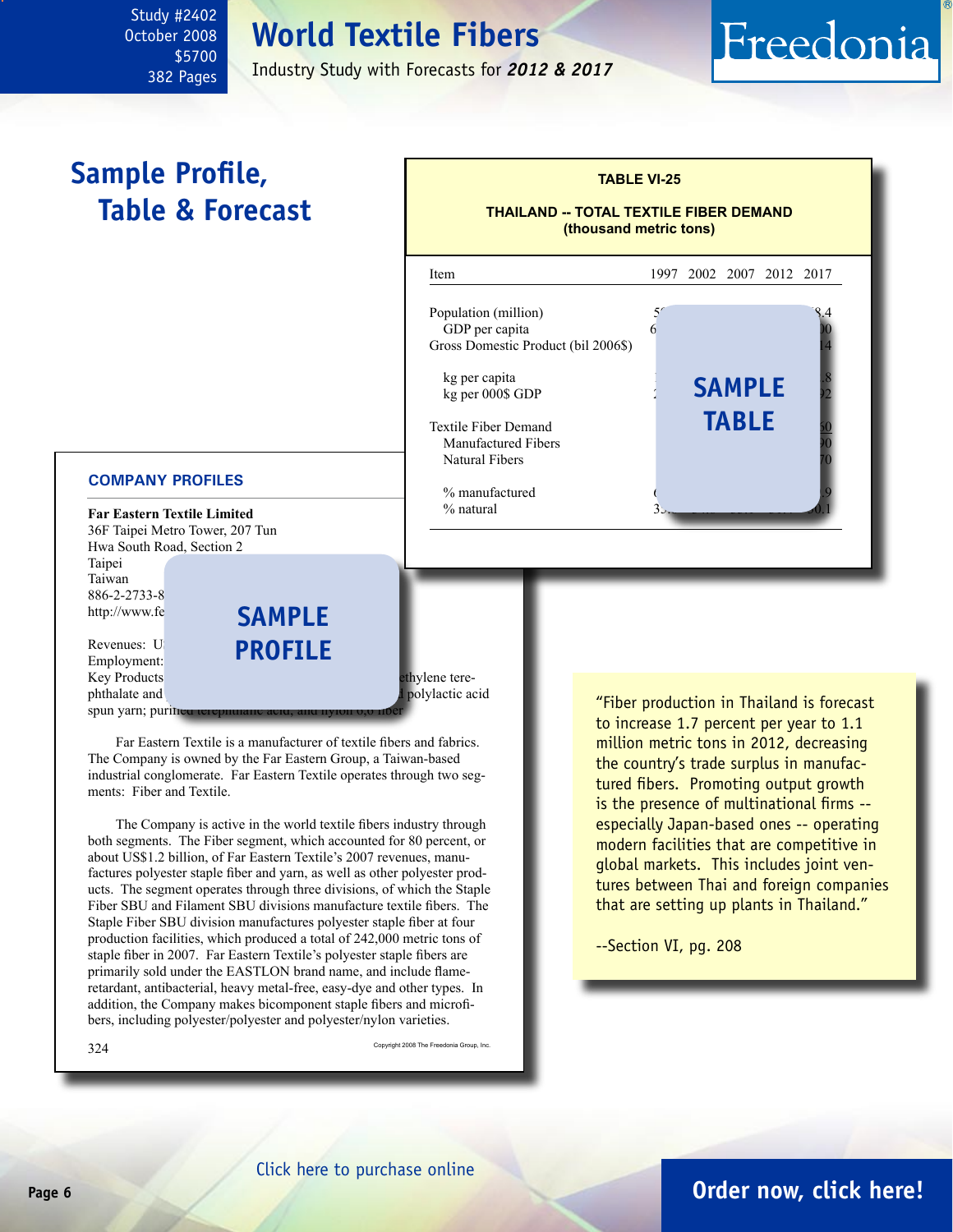### <span id="page-6-0"></span>**ORDER INFORMATION**

**Five Convenient Ways to Order**

INDUSTRY MARKET RESEARCH FOR BUSINESS LEADERS, STRATEGISTS, DECISION MAKERS

# Freedonia

**ONLINE: [www.freedoniagroup.com](http://www.freedoniagroup.com/DocumentDetails.aspx?Referrerid=FM-Bro&StudyID=2402)**

**MAIL: Print out and complete the order form and send to The Freedonia Group (see address at the bottom of this form)**

**PHONE: Call toll free, 800.927.5900 (US) or +1 440.684.9600**

**FAX: +1 440.646.0484 (US)**

**EMAIL: [info@freedoniagroup.com](mailto:info@freedoniagroup.com)**

#### **Free Handling & Shipping**

**There is NO charge for handling or UPS shipping in the US. Expect delivery in 3 to 5 business days. Outside the US, Freedonia provides free airmail service. Express delivery is available at cost.**

#### **Orders Outside of the US**

**Checks must be made payable in US funds, drawn against a US bank and mailed directly to The Freedonia Group. For wire transfers please contact our customer service department at info@ freedoniagroup.com. Credit cards accepted.**

#### **Credit Card Orders**

**For convenience, Freedonia accepts American Express, MasterCard or Visa. Credit card purchases must include account number, expiration date and authorized signature.**

#### **Save 15%**

**If you order three (3) different titles at the same time, you can receive a 15% discount. If your order is accompanied by a check or wire transfer, you may take a 5% cash discount (discounts do not apply to Corporate Use Licenses).**

#### **Corporate Use License**

**Now every decision maker in your organization can act on the key intelligence found in all Freedonia studies. For an additional \$2300, companies receive unlimited use of an electronic version (PDF) of the study. Place it on your intranet, e-mail it to coworkers around the world, or print it as many times as you like,** 

[Click here to learn more about](http://www.freedoniagroup.com/pdf/FreedoniaCULBro.pdf)  [the Corporate Use License](http://www.freedoniagroup.com/pdf/FreedoniaCULBro.pdf)

| <b>ORDER FORM</b><br><b>F-WEB.2402</b>                                                                                                                                                                                         |                                                                                                                                                                                                                                    |
|--------------------------------------------------------------------------------------------------------------------------------------------------------------------------------------------------------------------------------|------------------------------------------------------------------------------------------------------------------------------------------------------------------------------------------------------------------------------------|
|                                                                                                                                                                                                                                |                                                                                                                                                                                                                                    |
|                                                                                                                                                                                                                                |                                                                                                                                                                                                                                    |
|                                                                                                                                                                                                                                |                                                                                                                                                                                                                                    |
| $+$ \$2300<br>Corporate Use License (add to study price) *                                                                                                                                                                     | Company <u>example and the company</u> and the company of the company of the company of the company of the company of the company of the company of the company of the company of the company of the company of the company of the |
| Additional Print Copies @ \$500 each *                                                                                                                                                                                         |                                                                                                                                                                                                                                    |
| Total (including selected option) \$                                                                                                                                                                                           |                                                                                                                                                                                                                                    |
| □ Enclosed is my check (5% discount) drawn on a US bank and payable to<br>The Freedonia Group, Inc., in US funds (Ohio residents add 7.75% sales tax)                                                                          | Street $\frac{1}{N}$ (No PO Box please)                                                                                                                                                                                            |
|                                                                                                                                                                                                                                |                                                                                                                                                                                                                                    |
| □ Bill my company □ American Express □ MasterCard □ Visa                                                                                                                                                                       | City/State/Zip                                                                                                                                                                                                                     |
| MМ<br>YY                                                                                                                                                                                                                       | <b>Country Country Countries Countries <b>Countries Countries and Countries <b>Countries Countries Countries Countries and Countries and Countries and Countries and Countries and Countries and Countries and Countri</b></b></b> |
| Credit Card #<br><b>Expiration</b>                                                                                                                                                                                             |                                                                                                                                                                                                                                    |
| Signature experience and the state of the state of the state of the state of the state of the state of the state of the state of the state of the state of the state of the state of the state of the state of the state of th | Email<br><u> 1980 - Jan Samuel Barbara, martin da shekarar 1980 - An tsara tsara tsara tsara tsara tsara tsara tsara tsar</u>                                                                                                      |

**\* Please check appropriate option and sign below to order an electronic version of the study.**

#### **Corporate Use License Agreement**

**The above captioned study may be stored on the company's intranet or shared directory, available to company employees. Copies of the study may be made, but the undersigned represents that distribution of the study will be limited to employees of the company.**

#### **Individual Use License Agreement**

**The undersigned hereby represents that the above captioned study will be used by only \_\_\_ individual(s) who are employees of the company and that the study will not be loaded on a network for multiple users. In the event that usage of the study changes, the Company will promptly notify Freedonia of such change and will pay to Freedonia the appropriate fee based on Freedonia's standard fee schedule then in effect. Note: Entire company corporate use license, add \$2300; one additional user, add \$500; two additional users, add \$1000; three additional users, add \$1500.**

**Signature Signature**

**The Freedonia Group, Inc. 767 Beta Drive • Cleveland, OH • 44143-2326 • USA • [Web site: www.freedoniagroup.com](http://www.freedoniagroup.com/Home.aspx?ReferrerId=FM-Bro) Tel US: 800.927.5900 or +1 440.684.9600 • Fax: +1 440.646.0484 • [e-mail: info@freedoniagroup.com](mailto:info@freedoniagroup.com)**